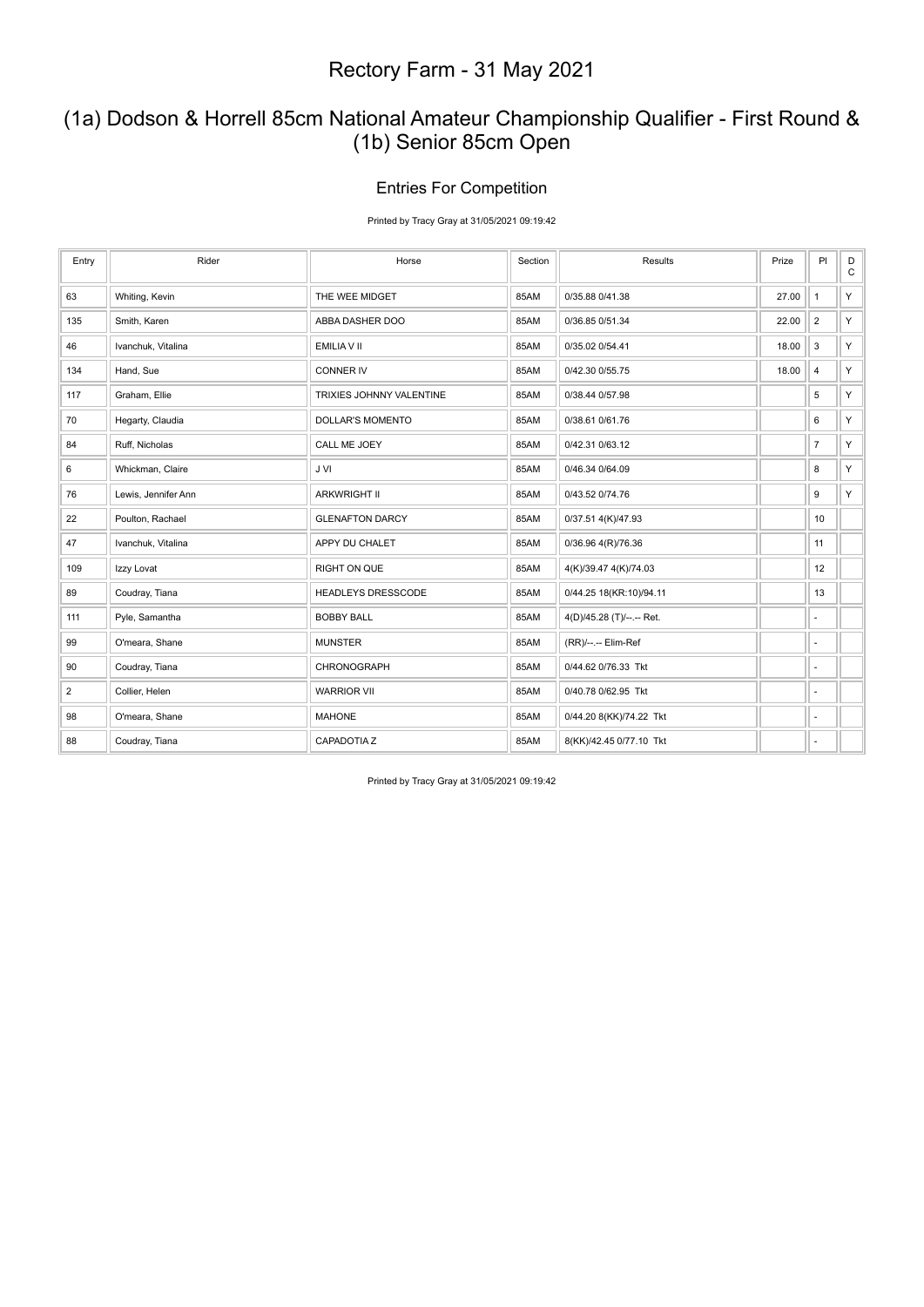# (2a) Equissage Pulse Senior British Novice First Round & (2b) Senior 90cm Open

#### Entries For Competition

Printed by Tracy Gray at 31/05/2021 10:46:13

| Entry | Rider                   | Horse                      | Section                      | Results                           | Prize | PI                        | D<br>${\bf C}$ |
|-------|-------------------------|----------------------------|------------------------------|-----------------------------------|-------|---------------------------|----------------|
| 122   | Du Heaume, Helen        | KALIBER II                 | <b>BNOVC</b><br>$\mathbf{1}$ | 0/37.64 0/50.14                   |       | $\mathbf{1}$              | Y              |
| 71    | Hegarty, Claudia        | <b>TWIGHLIGHT TN</b>       | <b>BNOVC</b><br>$\mathbf{1}$ | 0/41.58 0/51.66                   |       | $\overline{2}$            | Υ              |
| 17    | Burt, Hannah            | DAZZLE V                   | <b>BNOVC</b><br>1            | 0/38.71 0/52.66                   |       | 3                         | Υ              |
| 41    | White, Victoria         | ALL HEART                  | <b>BNOVC</b>                 | 0/39.77 0/55.31                   |       | $\overline{\mathbf{4}}$   | Υ              |
| 79    | Sherborne, Alicia       | AREDIS ROLY                | <b>BNOVC</b>                 | 0/37.31 0/58.25                   |       | 5                         | Υ              |
| 6     | Whickman, Claire        | J VI                       | <b>BNOVC</b>                 | 0/42.29 0/62.43                   |       | 6                         | Y              |
| 102   | Welch, Henry            | CHIPALONG                  | <b>BNOVC</b><br>1            | 0/38.64 0/64.03                   |       | $\boldsymbol{7}$          | Υ              |
| 101   | Welch, Henry            | <b>SCT SICARIO</b>         | <b>BNOVC</b><br>1            | 0/37.91 0/66.97                   |       | 8                         | Υ              |
| 33    | Cornwell- Boote, Sophie | <b>GONE CRUISING</b>       | <b>BNOVC</b>                 | 0/37.70 4(K)/55.60                |       | 9                         |                |
| 112   | Pyle, Rosie             | <b>IHWT HARRIS</b>         | <b>BNOVC</b><br>1            | 0/40.17 4(K)/56.16                |       | 10                        |                |
| 105   | King, Laura             | COLOURS OF GEORGIEO        | <b>BNOVC</b><br>$\mathbf{1}$ | 0/34.58 4(K)/58.73                |       | 11                        |                |
| 10    | Hughes, Helen Victoria  | LOTUS <sub>Z</sub>         | <b>BNOVC</b><br>$\mathbf{1}$ | 0/39.67 4(K)/59.67                |       | 12                        |                |
| 103   | Williams, Damen         | <b>BROOKPARK ANNIE MAY</b> | <b>BNOVC</b><br>1            | 0/37.18 4(K)/59.88                |       | 13                        |                |
| 106   | Coomes, Katie Elizabeth | VC ETOILE DE VALENCIO      | <b>BNOVC</b><br>1            | 0/39.32 4(K)/60.45                |       | 14                        |                |
| 64    | Clapham, Charlie        | HAMBERLINS PLEASURE        | <b>BNOVC</b><br>1            | 4(K)/36.60 0/63.26                |       | 15                        |                |
| 73    | Bates, Helen            | <b>LEXINGTON III</b>       | <b>BNOVC</b><br>1            | 0/38.10 4(K)/66.00                |       | 16                        |                |
| 117   | Graham, Ellie           | TRIXIES JOHNNY VALENTINE   | <b>BNOVC</b><br>1            | 4(K)/38.33 0/71.94                |       | 17                        |                |
| 82    | Kirby, Hayley           | <b>BROS TROY</b>           | <b>BNOVC</b><br>1            | 0/33.12 8(KK)/57.29               |       | 18                        |                |
| 70    | Hegarty, Claudia        | DOLLAR'S MOMENTO           | <b>BNOVC</b><br>J.           | 4(K)/34.82 4(K)/60.99             |       | 19                        |                |
| 133   | Harrison, Bruce         | <b>MX DIVERSITY</b>        | <b>BNOVC</b>                 | 0/32.55 12(KKK)/51.89             |       | 20                        |                |
| 77    | Barker, Elizabeth       | <b>MOSKOU B</b>            | <b>BNOVC</b><br>$\mathbf{1}$ | 17(R:13)/60.32 12(KKK)/80.16      |       | 21                        |                |
| 47    | Ivanchuk, Vitalina      | APPY DU CHALET             | 90CM                         | 0/34.59 0/45.75                   |       | $\mathbf{1}$              | Υ              |
| 48    | Burling, Lilian         | SONICSPRIDE                | 90CM                         | 0/38.12 0/59.67                   |       | $\mathbf 2$               | Y              |
| 91    | Eagle, Megan            | <b>JUST KIDDING III</b>    | 90CM                         | 0/41.18 0/61.89                   |       | $\ensuremath{\mathsf{3}}$ | Y              |
| 86    | Thomas, Angerlique      | LUNEDI RAGAZZA             | 90CM                         | 0/38.85 0/62.40                   |       | $\overline{\mathbf{4}}$   | Y              |
| 46    | Ivanchuk, Vitalina      | EMILIA V II                | 90CM                         | 0/33.85 4(K)/48.02                |       | $\,$ 5 $\,$               |                |
| 125   | Maye, lan               | <b>BOE</b>                 | 90CM                         | 4(K)/42.82 4(K)/75.89             |       | 6                         |                |
| 109   | Izzy Lovat              | RIGHT ON QUE               | <b>BNOVC</b><br>$\mathbf{1}$ | 4(K)/41.13 0/78.78 Tkt            |       | ÷,                        |                |
| 107   | Watson, Fi              | TULLAMORE WISE GUY         | <b>BNOVC</b><br>1            | 4(K)/38.73 4(K)/67.32 Tkt         |       | ٠                         |                |
| 113   | Harrison, Charlotte     | CAPITALIZE                 | 90CM                         | 20(R:16)/63.83 (R)/--.-- Elim-Ref |       |                           |                |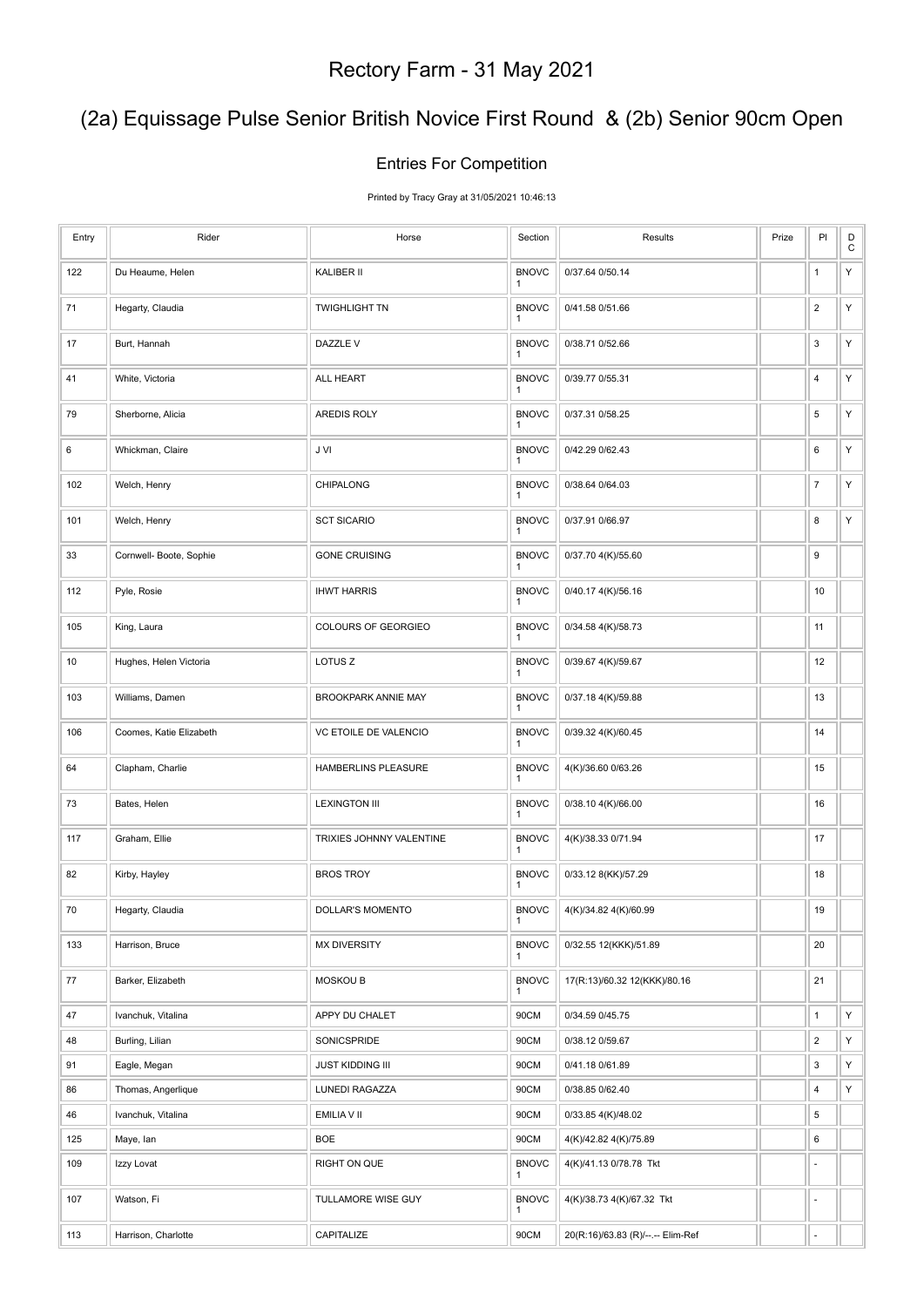Printed by Tracy Gray at 31/05/2021 10:46:13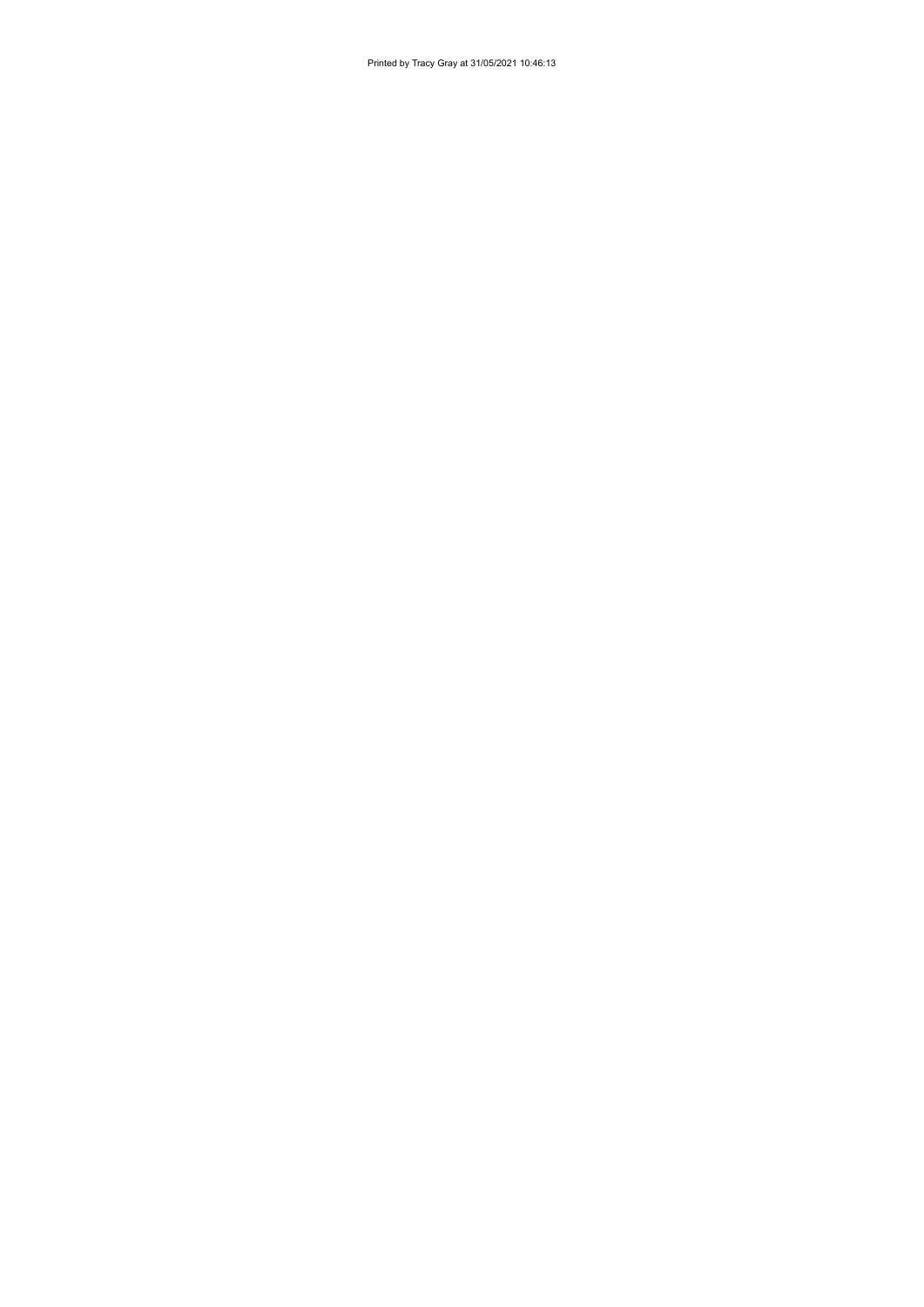## (3a) Dodson & Horrell 95cm National Amateur Championship Qualifier - First Round & (3b) Senior 95cm Open

#### Entries For Competition

Printed by Tracy Gray at 31/05/2021 12:00:01

| Entry | Rider                   | Horse                   | Section | Results                        | Prize | PI                       | $_{\rm C}^{\rm D}$ |
|-------|-------------------------|-------------------------|---------|--------------------------------|-------|--------------------------|--------------------|
| 23    | Jenner, Victoria        | <b>EUROMAGIC</b>        | 95AM    | 0/42.84 0/40.89                | 27.00 | $\overline{1}$           | Y                  |
| 30    | Lake, Mechelle          | CHATEAU DE FLEURIE      | 95AM    | 0/44.65 0/42.46                | 22.00 | $\overline{2}$           | Y                  |
| 18    | Bird, Catherine         | <b>KICOLE M</b>         | 95AM    | 0/48.63 0/44.39                | 19.00 | $\mathbf{3}$             | Y                  |
| 44    | Cooper, Brittani        | <b>BOANN DIEGO</b>      | 95AM    | 0/50.84 0/49.92                | 18.00 | $\overline{4}$           | Y                  |
| 91    | Eagle, Megan            | <b>JUST KIDDING III</b> | 95AM    | 0/53.91 0/52.95                |       | 5                        | Y                  |
| 105   | King, Laura             | COLOURS OF GEORGIEO     | 95AM    | 0/47.33 0/58.65                |       | 6                        | Y.                 |
| 48    | Burling, Lilian         | SONICSPRIDE             | 95AM    | 0/48.20 4(K)/52.88             |       | $\overline{7}$           |                    |
| 113   | Harrison, Charlotte     | CAPITALIZE              | 95AM    | 0/52.64 4(K)/58.12             |       | 8                        |                    |
| 50    | Foster, Bex             | <b>KALISI II</b>        | 95AM    | 4(K)/48.53 0/58.84             |       | 9                        |                    |
| 37    | Hicks, Anna Jenny       | <b>KL CROSBY</b>        | 95AM    | 4(K)/52.25 0/61.14             |       | 10                       |                    |
| 78    | Endfield, Katrina       | <b>BILLY SOUTHWELL</b>  | 95AM    | 0/45.23 4(D)/62.74             |       | 11                       |                    |
| 135   | Smith, Karen            | ABBA DASHER DOO         | 95AM    | 0/48.23 8(KK)/52.30            |       | 12                       |                    |
| 132   | Hatia-black, Zahra      | LOLA Z II               | 95AM    | 4(K)/48.60 4(K)/59.23          |       | 13                       |                    |
| 85    | Roberts, Isabel         | <b>GUIDAM FOREVER</b>   | 95AM    | 11(R:7)/71.01 0/57.65          |       | 14                       |                    |
| 92    | Eagle, Megan            | <b>BLOSJED</b>          | 95AM    | 0/53.98 19(KR:11)/81.57        |       | 15                       |                    |
| 133   | Harrison, Bruce         | <b>MX DIVERSITY</b>     | 95AM    | 4(K)/56.15 20(KKKKK)/59.37     |       | 16                       |                    |
| 86    | Thomas, Angerlique      | <b>LUNEDI RAGAZZA</b>   | 95AM    | (WC)/--.-- Elim-EOC            |       | $\overline{\phantom{m}}$ |                    |
| 100   | Thomas, Angharad Bethan | TAKE IT EASY Z          | 95AM    | 0/51.91 (FR)/--.-- Elim-FR     |       | $\overline{\phantom{a}}$ |                    |
| 100   | Thomas, Angharad Bethan | TAKE IT EASY Z          | 95AM    | 0/56.75 (RR)/--.-- Elim-Ref HC |       | ۰                        |                    |
| 62    | Alice Collins-Youngs    | NICHOLASVILLE           | 95AM    | 0/46.22 0/50.06 Tkt            |       | ä,                       |                    |

Printed by Tracy Gray at 31/05/2021 12:00:01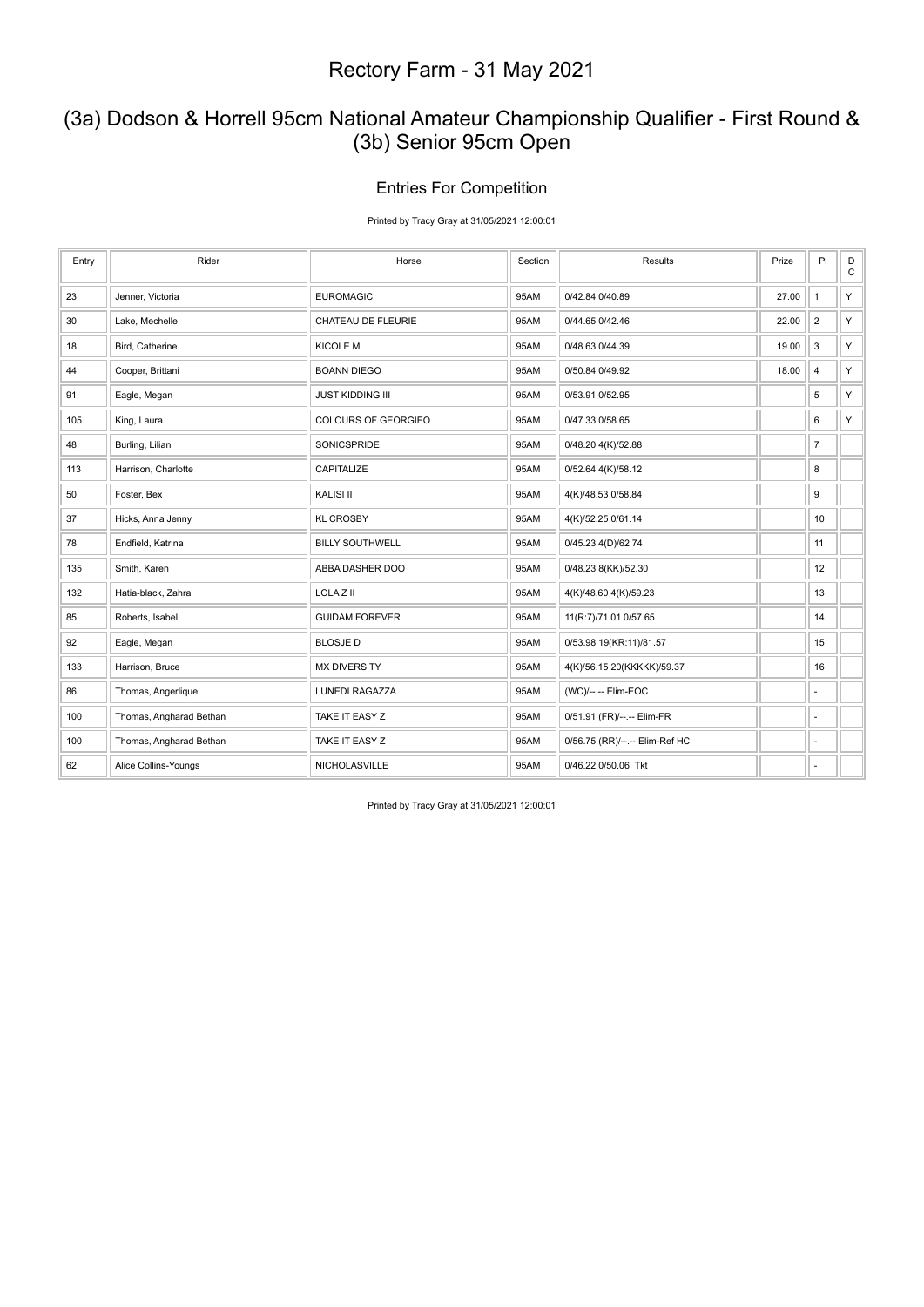# (4a) Senior Discovery - First Round & (4b) Senior 1.00m Open

#### Entries For Competition

Printed by Tracy Gray at 31/05/2021 14:05:51

| Entry          | Rider                    | Horse                     | Section         | Results                    | Prize | PI               | D<br>C |
|----------------|--------------------------|---------------------------|-----------------|----------------------------|-------|------------------|--------|
| 17             | Burt, Hannah             | DAZZLE V                  | DC1             | 0/50.33 0/45.96            | 32.00 | $\mathbf{1}$     | Υ      |
| 122            | Du Heaume, Helen         | KALIBER II                | DC1             | 0/50.66 0/49.23            | 25.00 | $\overline{2}$   | Y      |
| 75             | Bates, Helen             | <b>LIGHT YEAR</b>         | DC1             | 0/49.54 0/49.76            | 22.00 | 3                | Υ      |
| 80             | Sherborne, Alicia        | <b>LANORELLA W</b>        | DC <sub>1</sub> | 0/52.74 0/56.71            | 20.00 | 4                | Y      |
| 74             | Bates, Helen             | <b>MONBEG WISHES</b>      | DC1             | 0/51.13 0/58.04            | 20.00 | 5                | Υ      |
| 129            | Price, Evie              | PETRA1                    | DC <sub>1</sub> | 0/50.69 0/62.60            |       | 6                | Υ      |
| 131            | Halstead, Amy            | <b>TWLIGHT</b>            | DC1             | 0/57.53 0/64.38            |       | $\boldsymbol{7}$ | Υ      |
| 26             | Davies, Rhys             | ΚI                        | DC <sub>1</sub> | 0/59.17 0/67.60            |       | 8                | Υ      |
| 10             | Hughes, Helen Victoria   | LOTUS <sub>Z</sub>        | DC <sub>1</sub> | 0/53.33 4(K)/53.89         |       | 9                |        |
| 119            | Soden, Freya Emily       | LILLIBET                  | DC1             | 4(K)/49.09 0/57.88         |       | 10               |        |
| 27             | James, Katherine         | KING II                   | DC <sub>1</sub> | 4(K)/51.15 0/58.55         |       | 11               |        |
| 41             | White, Victoria          | ALL HEART                 | DC1             | 0/48.11 4(K)/58.81         |       | 12               |        |
| 73             | Bates, Helen             | <b>LEXINGTON III</b>      | DC1             | 0/48.52 4(K)/58.85         |       | 13               |        |
| 81             | Sherborne, Alicia        | <b>KRISTELLA B</b>        | DC <sub>1</sub> | 4(K)/51.60 0/59.41         |       | 14               |        |
| 65             | Davies, Rhys             | QUINTA VAN BDG            | DC1             | 0/55.20 4(K)/60.69         |       | 15               |        |
| 79             | Sherborne, Alicia        | AREDIS ROLY               | DC <sub>1</sub> | 4(K)/49.99 0/61.90         |       | 16               |        |
| 120            | Williams, Georgina       | <b>KLATASCHA BR</b>       | DC1             | 0/55.52 4(K)/63.22         |       | 17               |        |
| 101            | Welch, Henry             | <b>SCT SICARIO</b>        | DC1             | 0/53.97 4(K)/63.55         |       | 18               |        |
| 87             | Thomas, Angerlique       | <b>CARRERA HFS Z</b>      | DC1             | 4(K)/51.78 4(K)/55.47      |       | 19               |        |
| 50             | Foster, Bex              | <b>KALISI II</b>          | DC1             | 4(K)/48.31 4(K)/56.75      |       | 20               |        |
| 103            | Williams, Damen          | BROOKPARK ANNIE MAY       | DC <sub>1</sub> | 4(K)/52.60 4(K)/60.18      |       | 21               |        |
| 106            | Coomes, Katie Elizabeth  | VC ETOILE DE VALENCIO     | DC1             | 4(K)/53.63 4(K)/63.84      |       | 22               |        |
| 33             | Cornwell- Boote, Sophie  | <b>GONE CRUISING</b>      | DC1             | 8(KK)/46.20 4(K)/56.91     |       | 23               |        |
| 25             | Shell, Jenna             | <b>GLENVARA DIAMOND</b>   | DC <sub>1</sub> | 4(K)/54.00 8(KK)/57.58     |       | 24               |        |
| 14             | Floyd, Megan             | <b>TRICKSTAR</b>          | 1.00M           | 0/54.22 0/42.55            | 32.00 | $\mathbf{1}$     | Y      |
| 38             | Hicks, Sarah             | <b>JOPLIN IV</b>          | 1.00M           | 0/50.79 0/43.18            | 25.00 | $\overline{c}$   | Υ      |
| 37             | Hicks, Anna Jenny        | <b>KL CROSBY</b>          | 1.00M           | 0/50.37 0/48.92            | 22.00 | 3                | Υ      |
| 78             | Endfield, Katrina        | <b>BILLY SOUTHWELL</b>    | 1.00M           | 0/45.19 0/58.27            | 20.00 | $\overline{4}$   | Y      |
| 93             | Anand, Raunaq            | WOODCROFT JULIQUINA       | 1.00M           | 0/52.95 4(K)/40.56         |       | 5                |        |
| $\overline{7}$ | Griffiths, Phillipa Jane | <b>TOLKIEN</b>            | 1.00M           | 0/51.85 4(K)/50.04         |       | 6                |        |
| 68             | Winters, Abbie           | HECTOR HOFTEN ZOETENDAELE | 1.00M           | 0/50.06 4(D)/58.36         |       | $\overline{7}$   |        |
| 52             | Bill, Susan              | HEAVEN FOR EVERYONE       | 1.00M           | 4(K)/55.46 0/68.03         |       | 8                |        |
| 18             | Bird, Catherine          | <b>KICOLE M</b>           | 1.00M           | 8(KK)/48.21 0/51.61        |       | 9                |        |
| 92             | Eagle, Megan             | <b>BLOSJED</b>            | 1.00M           | 0/54.64 11(KD:3)/73.80     |       | 10               |        |
| 132            | Hatia-black, Zahra       | LOLA Z II                 | 1.00M           | 8(KK)/49.16 4(K)/60.45     |       | 11               |        |
| 104            | Williams, Damen          | <b>COURTNABOOLA</b>       | 1.00M           | 4(K)/58.07 10(R:6)/76.25   |       | 12               |        |
| 62             | Alice Collins-Youngs     | NICHOLASVILLE             | 1.00M           | 4(K)/44.59 0/52.21 Tkt     |       | ä,               |        |
| 69             | Nie, Stuart              | PONTE VECCHIO             | 1.00M           | 4(K)/56.11 8(KK)/67.78 Tkt |       | ÷                |        |
| 49             | Hempell, Theresa         | HILLFOOTS HEART BREAKER   | 1.00M           | 4(K)/53.95 4(K)/67.97 Tkt  |       |                  |        |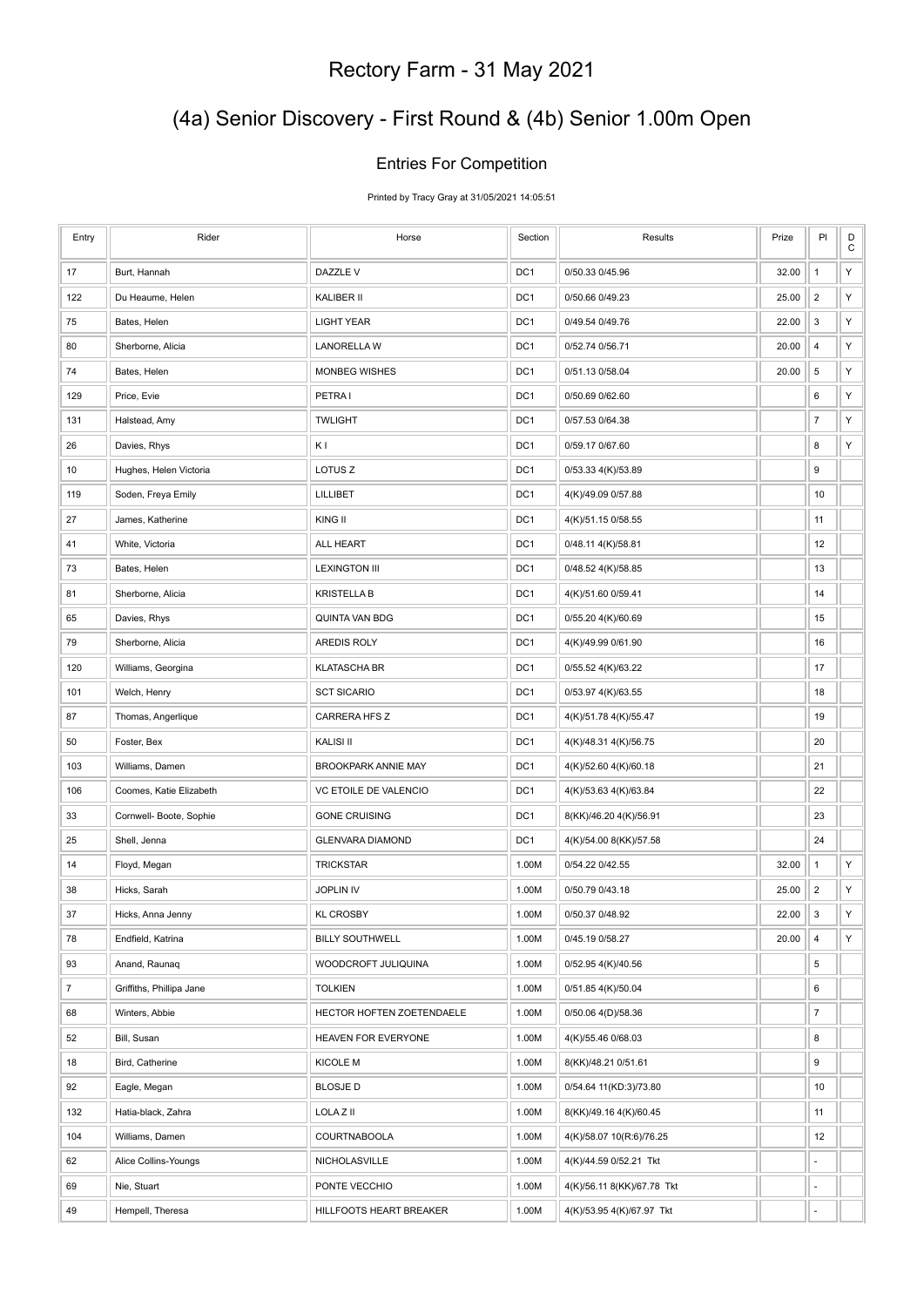| 137 | 120<br>--- | venn- | .00M | 0/5<br>0/66<br>.<br>1 N. |  |  |
|-----|------------|-------|------|--------------------------|--|--|

Printed by Tracy Gray at 31/05/2021 14:05:51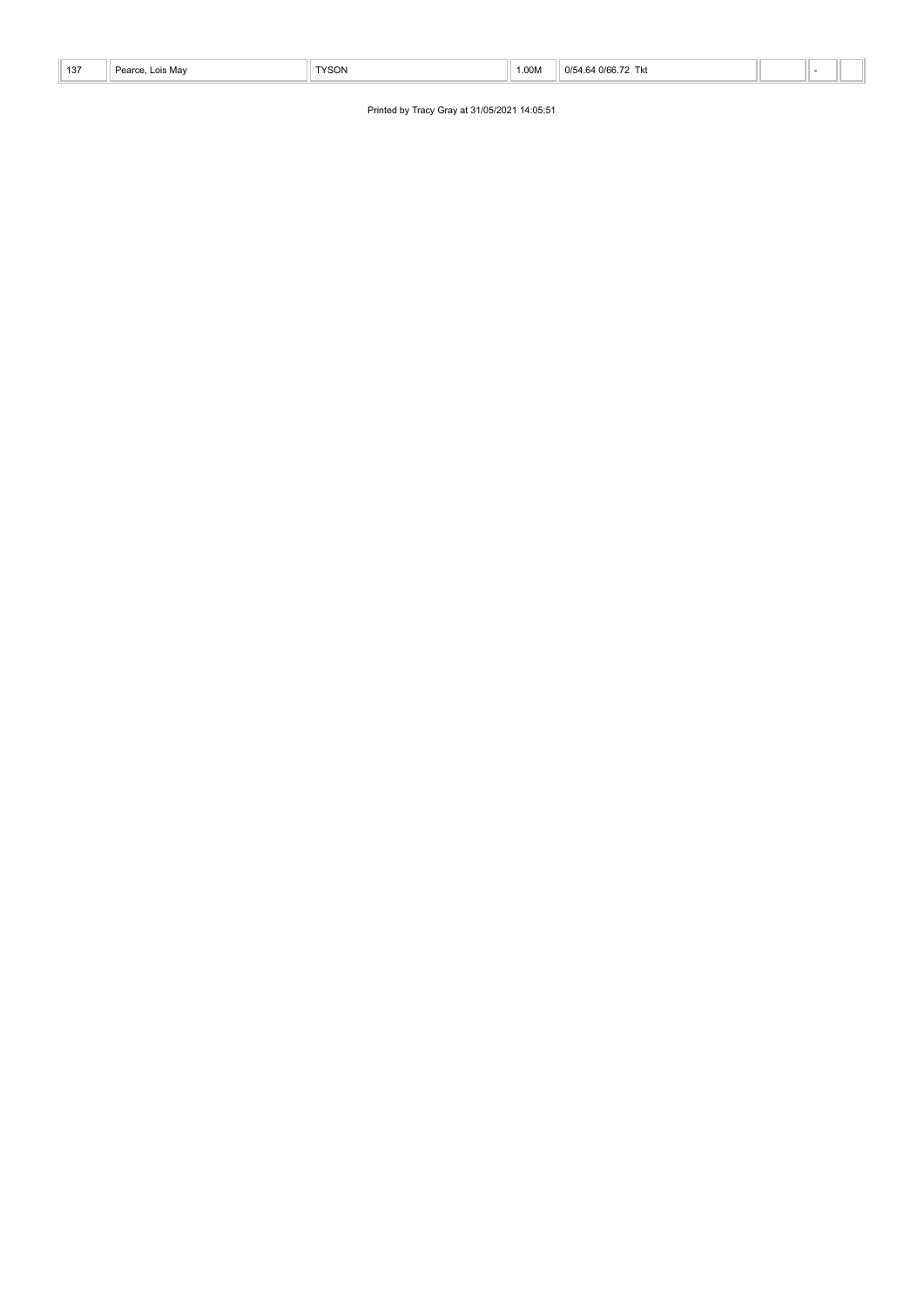## (5a) Dodson & Horrell 1.05m National Amateur Championship Qualifier - First Round & (5b) Senior 1.05m Open

#### Entries For Competition

Printed by Tracy Gray at 31/05/2021 16:06:25

| Entry          | Rider                       | Horse                     | Section | Results                    | Prize | PI             | D<br>$\mathbf C$ |
|----------------|-----------------------------|---------------------------|---------|----------------------------|-------|----------------|------------------|
| 3              | Matthews, Caroline          | <b>FRIEDAB</b>            | 1.05AM  | 0/58.21 0/32.90            | 37.00 | $\mathbf{1}$   | Y                |
| 136            | Pudge, Georgina             | <b>TINKERS MOTION</b>     | 1.05AM  | 0/53.66 0/36.54            | 25.00 | $\overline{2}$ | Υ                |
| 4              | Kellett, Samantha           | V RAMZES Z                | 1.05AM  | 0/50.41 0/38.62            | 22.00 | 3              | Υ                |
| 53             | Robinson, Gabrielle         | <b>CLEVER GUESS</b>       | 1.05AM  | 0/56.79 0/41.16            | 20.00 | 4              | Υ                |
| 39             | Macbeth, Catherine          | <b>LEVISOUN</b>           | 1.05AM  | 0/59.14 0/41.25            | 20.00 | 5              | Υ                |
| 138            | Pichilingi, Samantha Claire | <b>TIFFCRUM FLIGHT</b>    | 1.05AM  | 0/59.32 0/41.42            | 20.00 | 6              | Υ                |
| 67             | Davies, Rhys                | <b>NPS ERLEENA</b>        | 1.05AM  | 0/58.61 0/42.07            | 20.00 | $\overline{7}$ | Υ                |
| $\overline{7}$ | Griffiths, Phillipa Jane    | <b>TOLKIEN</b>            | 1.05AM  | 0/56.24 0/43.13            | 20.00 | 8              | Υ                |
| 13             | Hopkins, Daniella           | <b>F SOLANGE</b>          | 1.05AM  | 0/58.37 0/46.81            |       | 9              | Υ                |
| 126            | Becker, Ryan                | <b>TITRUC VARENNES</b>    | 1.05AM  | 0/62.52 0/47.94            |       | 10             | Υ                |
| 87             | Thomas, Angerlique          | CARRERA HFS Z             | 1.05AM  | 0/63.97 0/49.78            |       | 11             | Υ                |
| 51             | Foster, Bex                 | <b>JAYLINI II</b>         | 1.05AM  | 0/59.53 0/49.85            |       | 12             | Υ                |
| 30             | Lake, Mechelle              | CHATEAU DE FLEURIE        | 1.05AM  | 4(K)/52.35 0/41.17         |       | 13             |                  |
| 19             | Hordern, Sarah              | <b>FINOD CRUISE</b>       | 1.05AM  | 0/54.29 4(K)/48.25         |       | 14             |                  |
| 34             | Mitchell, Ellie             | <b>GERRY BUTLER</b>       | 1.05AM  | 4(K)/59.00 0/48.36         |       | 15             |                  |
| 80             | Sherborne, Alicia           | <b>LANORELLA W</b>        | 1.05AM  | 0/60.08 4(K)/49.16         |       | 16             |                  |
| 38             | Hicks, Sarah                | <b>JOPLIN IV</b>          | 1.05AM  | 0/58.23 4(D)/51.28         |       | 17             |                  |
| 120            | Williams, Georgina          | <b>KLATASCHA BR</b>       | 1.05AM  | 4(K)/63.86 0/51.58         |       | 18             |                  |
| 25             | Shell, Jenna                | <b>GLENVARA DIAMOND</b>   | 1.05AM  | 4(K)/59.27 0/51.70         |       | 19             |                  |
| 29             | Davies, Rhys                | ΚI                        | 1.05AM  | 4(K)/65.22 0/58.07         |       | 20             |                  |
| 35             | Hammond, Sophie             | CAYLEES SONG              | 1.05AM  | 0/57.85 4(R)/58.31         |       | 21             |                  |
| 5              | Middleton, Emilia           | <b>CASSILIENEKE HZ</b>    | 1.05AM  | 0/55.50 8(KK)/40.40        |       | 22             |                  |
| 75             | Bates, Helen                | <b>LIGHT YEAR</b>         | 1.05AM  | 4(K)/56.48 4(K)/45.94      |       | 23             |                  |
| 123            | Coomes, Katie Elizabeth     | <b>COOKIE V</b>           | 1.05AM  | 4(R)/63.94 4(K)/49.24      |       | 24             |                  |
| 131            | Halstead, Amy               | <b>TWLIGHT</b>            | 1.05AM  | 0/60.16 8(KK)/51.88        |       | 25             |                  |
| 21             | Heywood, Olivia             | <b>INDIAN TONIC I</b>     | 1.05AM  | 0/59.93 8(KK)/54.11        |       | 26             |                  |
| 93             | Anand, Raunaq               | WOODCROFT JULIQUINA       | 1.05AM  | 0/60.54 8(RK)/61.58        |       | 27             |                  |
| 65             | Davies, Rhys                | QUINTA VAN BDG            | 1.05AM  | 8(KK)/62.84 4(K)/56.90     |       | 28             |                  |
| 104            | Williams, Damen             | <b>COURTNABOOLA</b>       | 1.05AM  | 7(D:3)/72.00 8(KK)/52.71   |       | 29             |                  |
| 68             | Winters, Abbie              | HECTOR HOFTEN ZOETENDAELE | 1.05AM  | 16(D:12)/81.00 0/50.26     |       | 30             |                  |
| 119            | Soden, Freya Emily          | LILLIBET                  | 1.05AM  | 4(K)/59.97 16(KKKK)/49.83  |       | 31             |                  |
| 24             | Jenner, Victoria            | ZAKYNTHOS II              | 1.05AM  | (RT)/--.-- Ret.            |       | ÷,             |                  |
| 21             | Heywood, Olivia             | <b>INDIAN TONIC I</b>     | 1.05AM  | 0/67.31 0/54.92 HC         |       | ÷,             |                  |
| 49             | Hempell, Theresa            | HILLFOOTS HEART BREAKER   | 1.05AM  | 4(K)/61.45 8(KK)/53.51 Tkt |       | ÷              |                  |
| 137            | Pearce, Lois May            | <b>TYSON</b>              | 1.05AM  | 0/57.16 0/53.11 Tkt        |       | ÷,             |                  |
| 69             | Nie, Stuart                 | PONTE VECCHIO             | 1.05AM  | (KKRKT)/--.-- Ret. Tkt     |       |                |                  |
| 139            | Sophie Wragg                | <b>ARTHUR</b>             | 1.05AM  | 0/56.75 8(KK)/49.72 Tkt    |       |                |                  |

Printed by Tracy Gray at 31/05/2021 16:06:25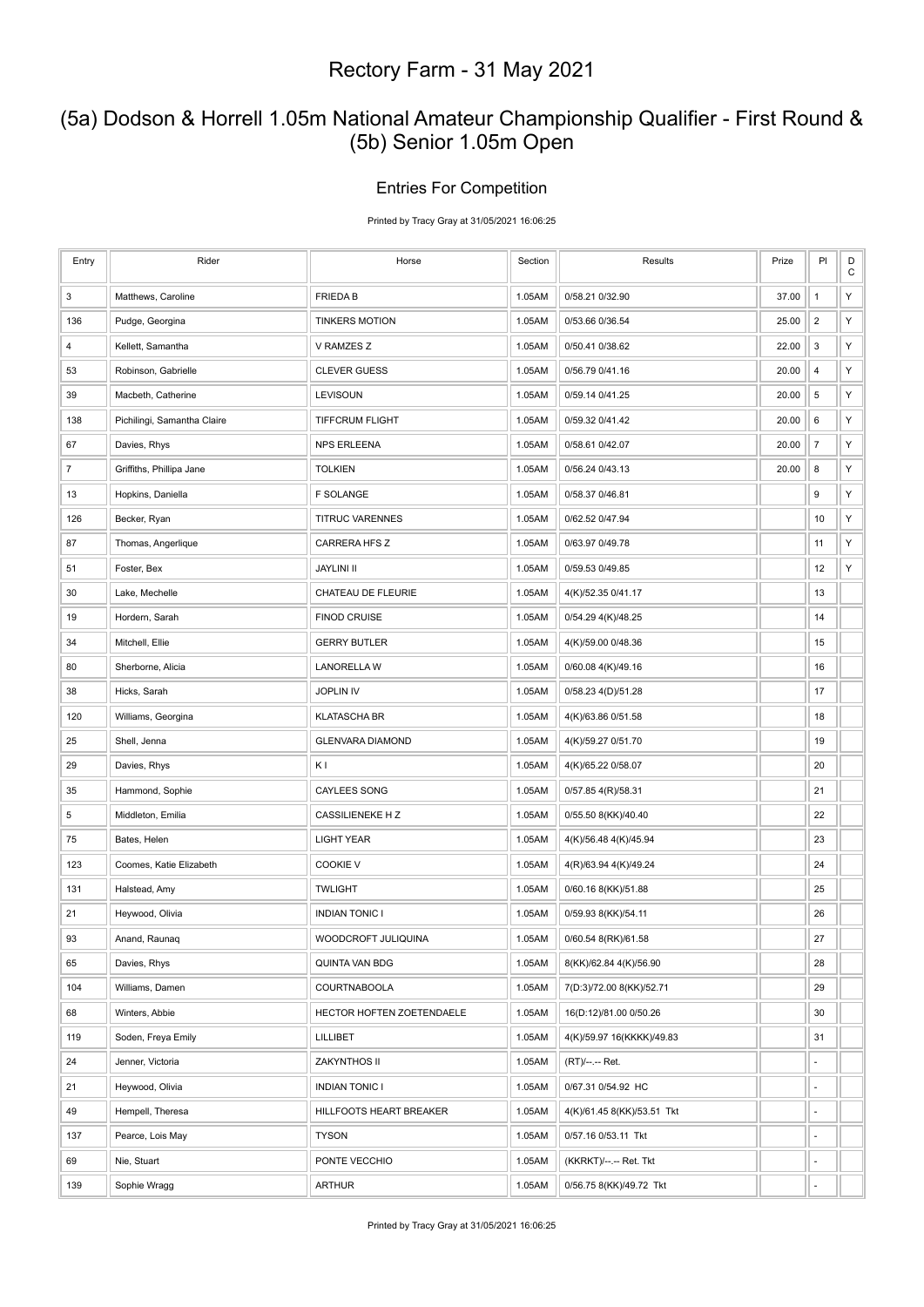## (6a) Lord & Lady Equestrian Senior Newcomers First Round & (6b) Senior 1.10m Open

#### Entries For Competition

Printed by Tracy Gray at 31/05/2021 17:49:00

| Entry | Rider                       | Horse                  | Section         | Results                    | Prize | PI               | D<br>${\bf C}$ |
|-------|-----------------------------|------------------------|-----------------|----------------------------|-------|------------------|----------------|
| 145   | Mason, Rebecca              | <b>FEINS CORNET</b>    | NC <sub>1</sub> | 0/60.32 0/39.58            | 42.00 | $\mathbf{1}$     | Υ              |
| 142   | Mason, Rebecca              | <b>JUST JEFFERY</b>    | NC <sub>1</sub> | 0/59.87 0/40.43            | 32.00 | $\overline{2}$   | Υ              |
| 40    | Molloy, Scott               | <b>JUPITER N</b>       | NC <sub>1</sub> | 0/55.05 0/40.64            | 22.00 | $\sqrt{3}$       | Υ              |
| 143   | Mason, Rebecca              | <b>RARITY</b>          | NC <sub>1</sub> | 0/61.08 0/41.02            | 22.00 | $\overline{4}$   | Υ              |
| 34    | Mitchell, Ellie             | <b>GERRY BUTLER</b>    | NC <sub>1</sub> | 0/57.73 0/43.58            |       | 5                | Y              |
| 54    | Stronge, Poppy              | P.S I LOVE YOU         | NC <sub>1</sub> | 0/63.77 0/45.98            |       | 6                | Υ              |
| 8     | Jordan Jones, Tahnia        | ORLANDO VAN T BROEKEND | NC <sub>1</sub> | 0/57.59 0/47.72            |       | $\boldsymbol{7}$ | Υ              |
| 5     | Middleton, Emilia           | <b>CASSILIENEKE HZ</b> | NC <sub>1</sub> | 0/46.84 4(K)/39.87         |       | 8                |                |
| 35    | Hammond, Sophie             | CAYLEES SONG           | NC <sub>1</sub> | 4(K)/56.30 0/46.81         |       | 9                |                |
| 9     | Jordan Jones, Tahnia        | CASTAKKO               | NC <sub>1</sub> | 4(K)/58.96 0/47.87         |       | 10               |                |
| 123   | Coomes, Katie Elizabeth     | <b>COOKIE V</b>        | NC <sub>1</sub> | 4(K)/57.83 0/48.76         |       | 11               |                |
| 31    | Owen, Amber                 | SILVER SERENADE III    | NC <sub>1</sub> | 0/59.41 4(K)/49.25         |       | 12               |                |
| 138   | Pichilingi, Samantha Claire | <b>TIFFCRUM FLIGHT</b> | NC <sub>1</sub> | 0/57.27 4(K)/49.46         |       | 13               |                |
| 144   | Mason, Rebecca              | <b>INTERSTELLAR</b>    | NC <sub>1</sub> | 0/61.45 4(K)/49.87         |       | 14               |                |
| 55    | Stronge, Poppy              | P.S TOMMY              | NC <sub>1</sub> | 5(K:1)/69.03 0/58.69       |       | 15               |                |
| 56    | Stronge, Poppy              | P.S UNREAL             | NC <sub>1</sub> | 4(K)/65.89 4(K)/56.90      |       | 16               |                |
| 19    | Hordern, Sarah              | <b>FINOD CRUISE</b>    | NC <sub>1</sub> | 4(K)/54.79 8(KK)/48.29     |       | 17               |                |
| 51    | Foster, Bex                 | <b>JAYLINI II</b>      | NC <sub>1</sub> | 8(KK)/58.78 4(K)/56.47     |       | 18               |                |
| 3     | Matthews, Caroline          | <b>FRIEDAB</b>         | 1.10C1          | 0/58.96 0/34.83            | 42.00 | $\mathbf{1}$     | Υ              |
| 136   | Pudge, Georgina             | <b>TINKERS MOTION</b>  | 1.10C1          | 0/55.13 0/36.05            | 32.00 | $\overline{2}$   | Υ              |
| 20    | Sandiford, Alice            | SANDSTONE SCALPINGS    | 1.10C1          | 0/55.37 0/36.10            | 22.00 | 3                | Υ              |
| 39    | Macbeth, Catherine          | LEVISOUN               | 1.10C1          | 0/59.33 0/39.82            |       | 4                | Υ              |
| 13    | Hopkins, Daniella           | F SOLANGE              | 1.10C1          | 0/56.51 0/41.56            |       | 5                | Y              |
| 67    | Davies, Rhys                | <b>NPS ERLEENA</b>     | 1.10C1          | 0/55.51 0/42.52            |       | 6                | Υ              |
| 121   | Williams, Georgina          | <b>NATASHA II</b>      | 1.10C1          | 0/52.25 0/43.71            |       | $\overline{7}$   | Y              |
| 108   | Buffin, Helen               | JUNDOLA VAN KOEKSHOF   | 1.10C1          | 0/58.61 0/49.09            |       | 8                | Υ              |
| 127   | Becker, Ryan                | <b>TITRUC VARENNES</b> | 1.10C1          | 0/62.01 0/50.27            |       | 9                | Υ              |
| 24    | Jenner, Victoria            | ZAKYNTHOS II           | 1.10C1          | 0/55.73 4(K)/36.16         |       | 10               |                |
| 4     | Kellett, Samantha           | V RAMZES Z             | 1.10C1          | 0/51.03 4(K)/36.72         |       | 11               |                |
| 83    | Sancroft-baker, Annabel     | KNIGHTS BRIDGE II      | 1.10C1          | 4(R)/64.40 4(K)/48.90      |       | 12               |                |
| 53    | Robinson, Gabrielle         | <b>CLEVER GUESS</b>    | 1.10C1          | 9(R:5)/73.05 0/45.60       |       | 13               |                |
| 27    | James, Katherine            | KING II                | NC <sub>1</sub> | (KT)/--.-- Ret.            |       | ÷,               |                |
| 141   | katie bambridge             | LAWA                   | 1.10C1          | 8(KK)/56.27 4(K)/49.92 Tkt |       | ÷,               |                |
| 139   | Sophie Wragg                | <b>ARTHUR</b>          | 1.10C1          | 4(K)/54.37 0/48.75 Tkt     |       |                  |                |

Printed by Tracy Gray at 31/05/2021 17:49:00